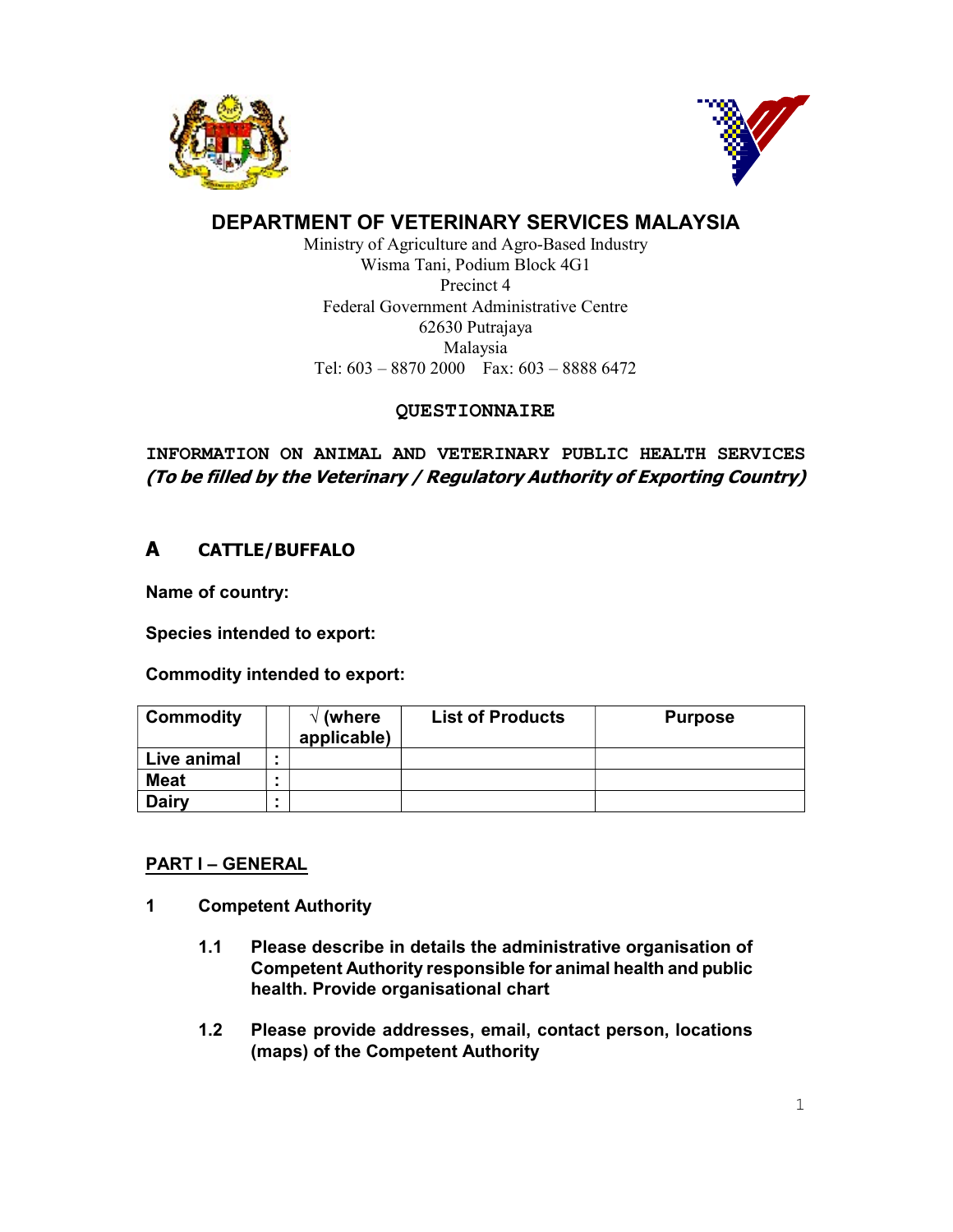- 1.3 Organisation of veterinary services (short organogram)
- 1.4 Please list the ports and quarantine areas and provide the maps. Describe the activities at the ports

#### 2 Veterinary structures

- 2.1 Please provide total number of Veterinarian
- 2.2 Number of veterinarians employed in Animal Health Services
- 2.3 Number of Veterinarians employed in Head Office of Animal Health Services
- 2.4 Number of veterinarians employed in district Animal Health Services (list by district the number of official veterinarians dealing, full time or part time with cattle (Dairy/Beef).
- 2.5 Number of dairy/beef herds per official veterinarian
- 2.6 Number of veterinarians employed in district Animal Health Services (list by district the number of official veterinarians dealing, full time or part time with cattle (Dairy/Beef).
- 2.7 Number of para-veterinary technicians employed by the veterinary services.
- 2.8 What is the ratio of Veterinarians with animals?
- 2.9 Number of Private Veterinarian
- 2.10 Number of staff in official Veterinary laboratory
- 2.11 Please provide number of veterinary school in the country
- 2.12 Para-veterinary education: Indicate the number of universities and schools where study can be done their programmes and the average of annual graduates (total for the country).

#### 3 Legislation

3.1 Please provide legislation on animal health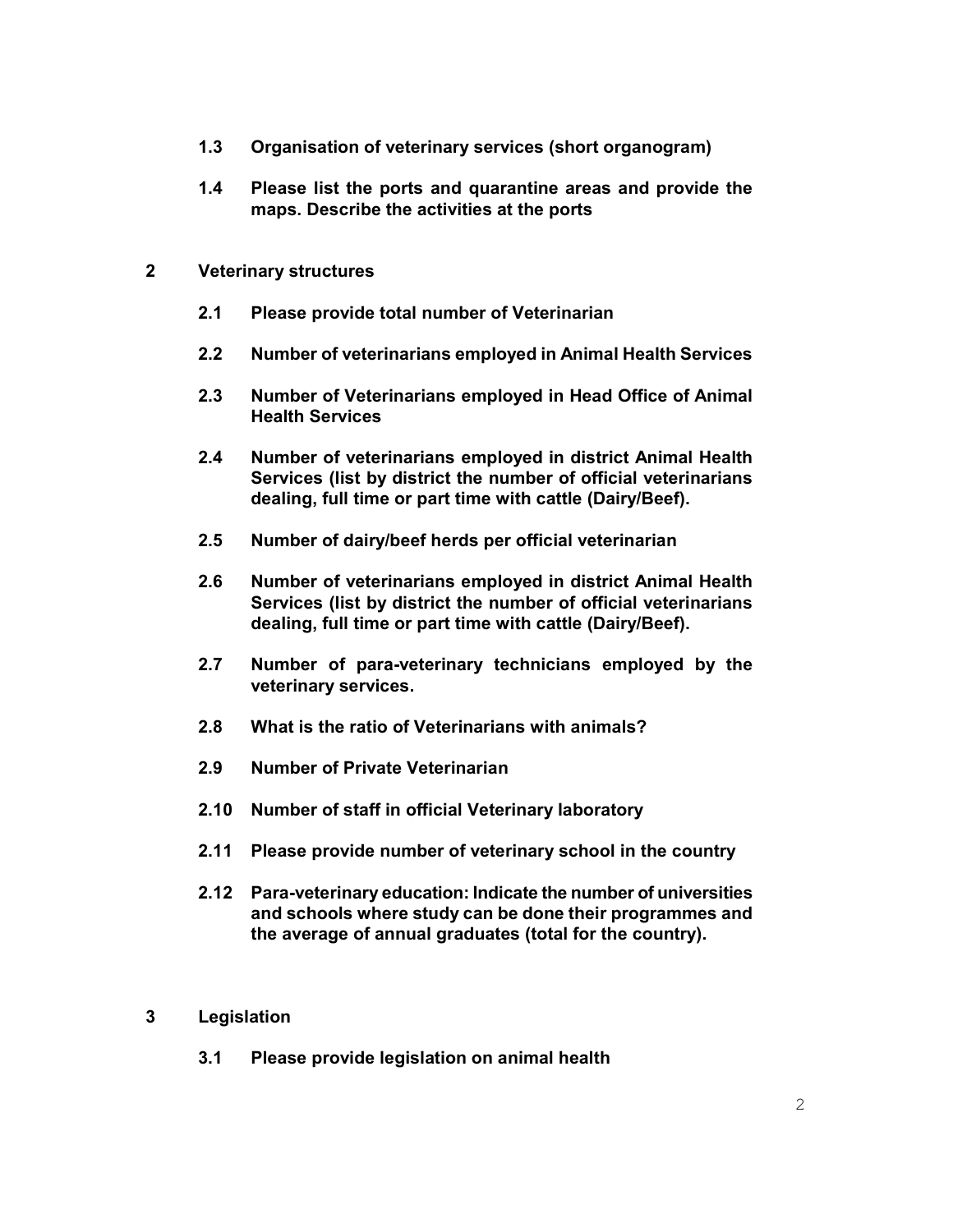- 3.2 Provide legislation on public health
- 3.3 Provide legislation on enforcements
- 3.4 Describe import and export policy
- 3.5 Provide legislation on animal welfare
- 3.6 List the laws governing cattle/buffaloes-meat inspection with a short content thereof
- 4 Diagnostic works
	- 4.1 Number of official veterinary laboratories.
	- 4.2 Please indicate, for each of these laboratories, their capabilities for disease diagnosis.
- 5 Industry beef/dairy
	- 5.1 Explain the general structure of the industry.
	- 5.2 How do the farmers acquire the veterinary health services?
	- 5.3 Does the industry have its own animal health programmes (guidance, sanitary monitoring, vaccinations etc)?
	- 5.4 List Beef/Dairy cattle population by district and general total and mention the approximate number of each category: (breeding, production).
	- 5.5 Indicate the number of dairy/beef cattle holdings, by state and district.

# PART II - ANIMAL HEALTH

### 6 Notifiable disease

- 6.1 Indicate the list of notifiable cattle diseases and describe briefly the notification procedure.
- 6.2 Which cattle diseases are notified to OIE, and eventually, to other countries? Indicate for these diseases the notification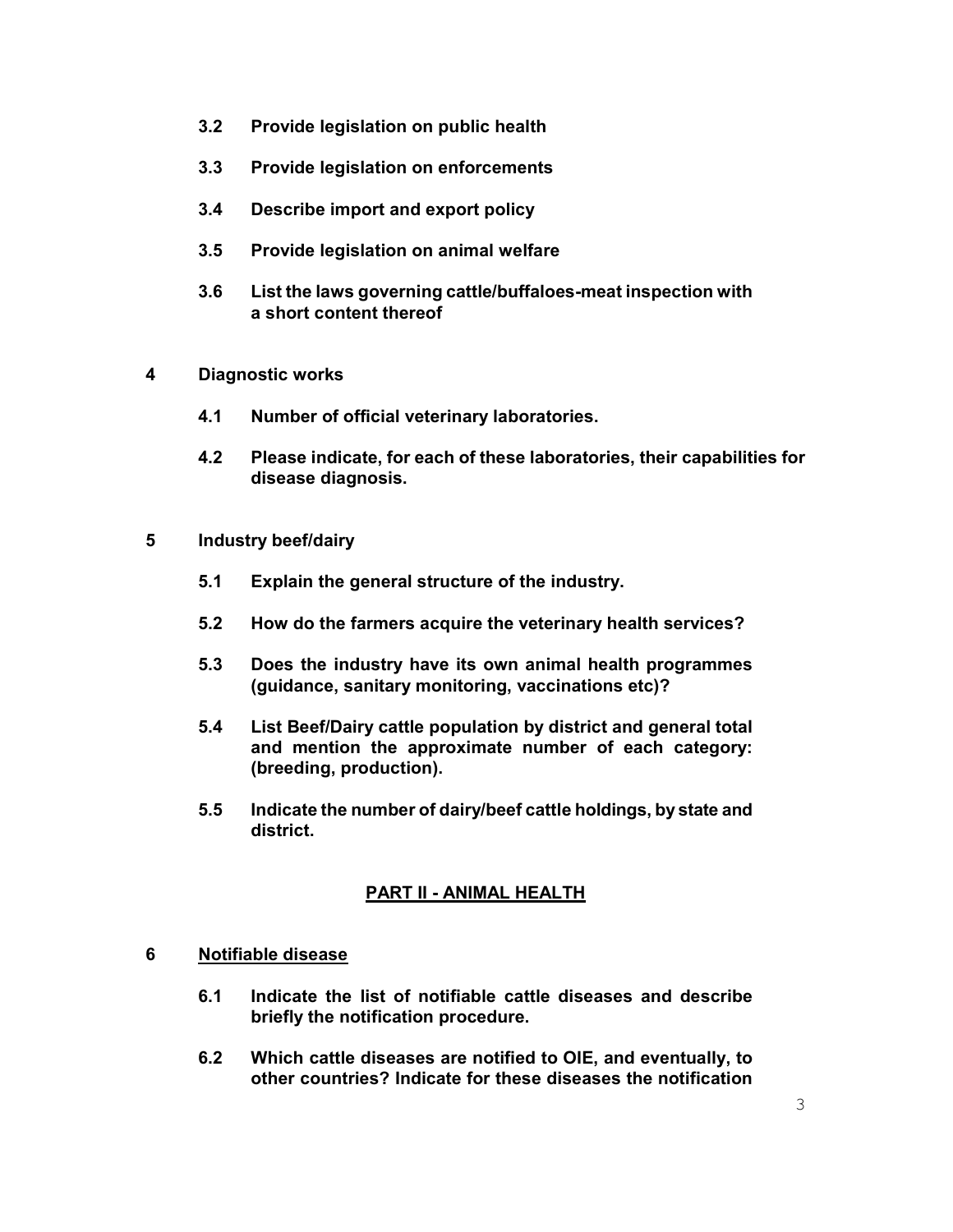frequency (immediate, monthly, annually)?

#### 7 Disease and vaccination status

- 7.1 FMD
	- 7.1.1 Number of outbreaks and serotype for each of the last 3 years.
	- 7.1.2 Number of animals vaccinated during each of the last 3 years.
	- 7.1.3 Indicate by district the date of last outbreak and, eventually the date of last vaccination.
	- 7.1.4 In the case FMD occurs (or should occur), is a stamping-out policy always applicable?

If no, describe the way of dealing with (eventual) outbreaks

- 7.1.5 Describe briefly the other measures in the case of outbreaks of FMD (standstill, radius of surveillance zones, epidemiological inquiry etc).
- 7.1.6 Which testing procedure and criteria are used to confirm a diagnosis of FMD?
- 7.1.6 What is the national policy on FMD vaccination?

If allowed or regulated, list the type of vaccines used (inactivated or attenuated, strain etc.) and the principal rules governing the distribution and use of these vaccines.

- 7.1.7 List the districts free from FMD.
- 7.2 Other cattle diseases in the O.I.E. Animal Health Code
- 7.3 Describe disease status (number or outbreaks for the last 3 years), surveillance, monitoring, vaccination, controlling or eradication programmes. The information as far as possible should be given by district and by species wherever possible the number of animals under the programme should be stated.
	- 7.3.1 Brucellosis;
	- 7.3.2 Anthrax;
	- 7.3.3 Tuberculosis;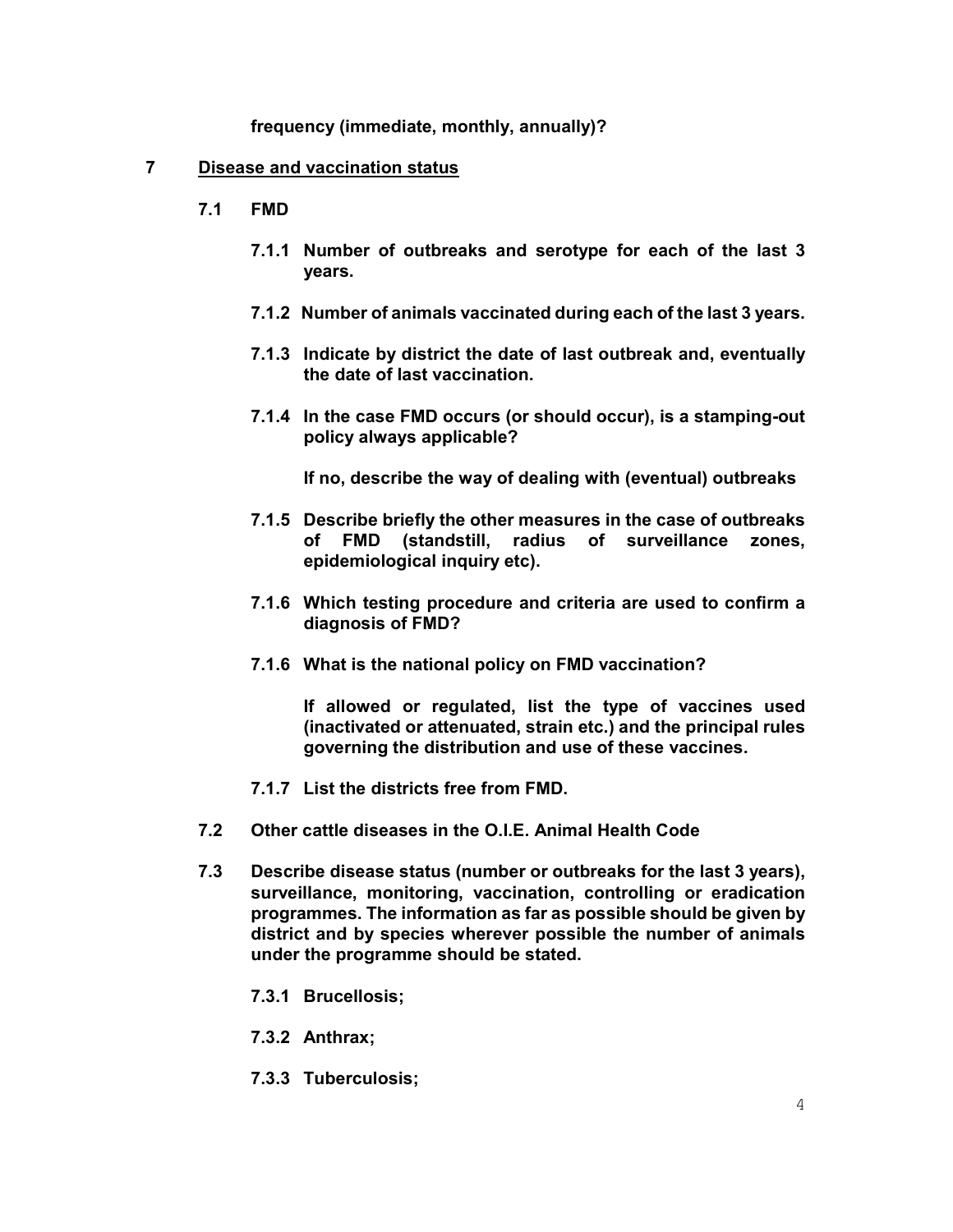- 7.3.4 Johne's Disease;
- 7.3.5 Salmonellosis;
- 7.3.6 Genital Camplylobacteriosis;
- 7.3.7 Infections bovine Rhinotracheitis;
- 7.3.8 Trichomonosis.
- 7.3.9 Bovine Viral Diarrhoea
- 7.3.10 Enzootic Bovine Leucosis
- 7.3.11 Haemorragic septicaemia
- 7.3.12 Contagious Bovine Pleuropneumonia
- 7.3.13 Trypanomiasis
- 7.3.14 Anaplasmosis
- 7.3.15 Theileriosis
- 7.3.16 Babesiosis
- 7.3.17 Bovine Spongiform Encephalitis
- 7.3.18 Q fever
- 7.3.19 Vesicular Stomatitis

# PART III PUBLIC HEALTH

### 8 Veterinary Public Health Services

8. 1 Describe the competent authority which is in charge of veterinary public health.

 8.2 Describe the monitoring performed by the competent authority in the establishments interested to export to Malaysia.

 8.3 Describe the procedure and control for the issuance of health certification for exporting establishments.